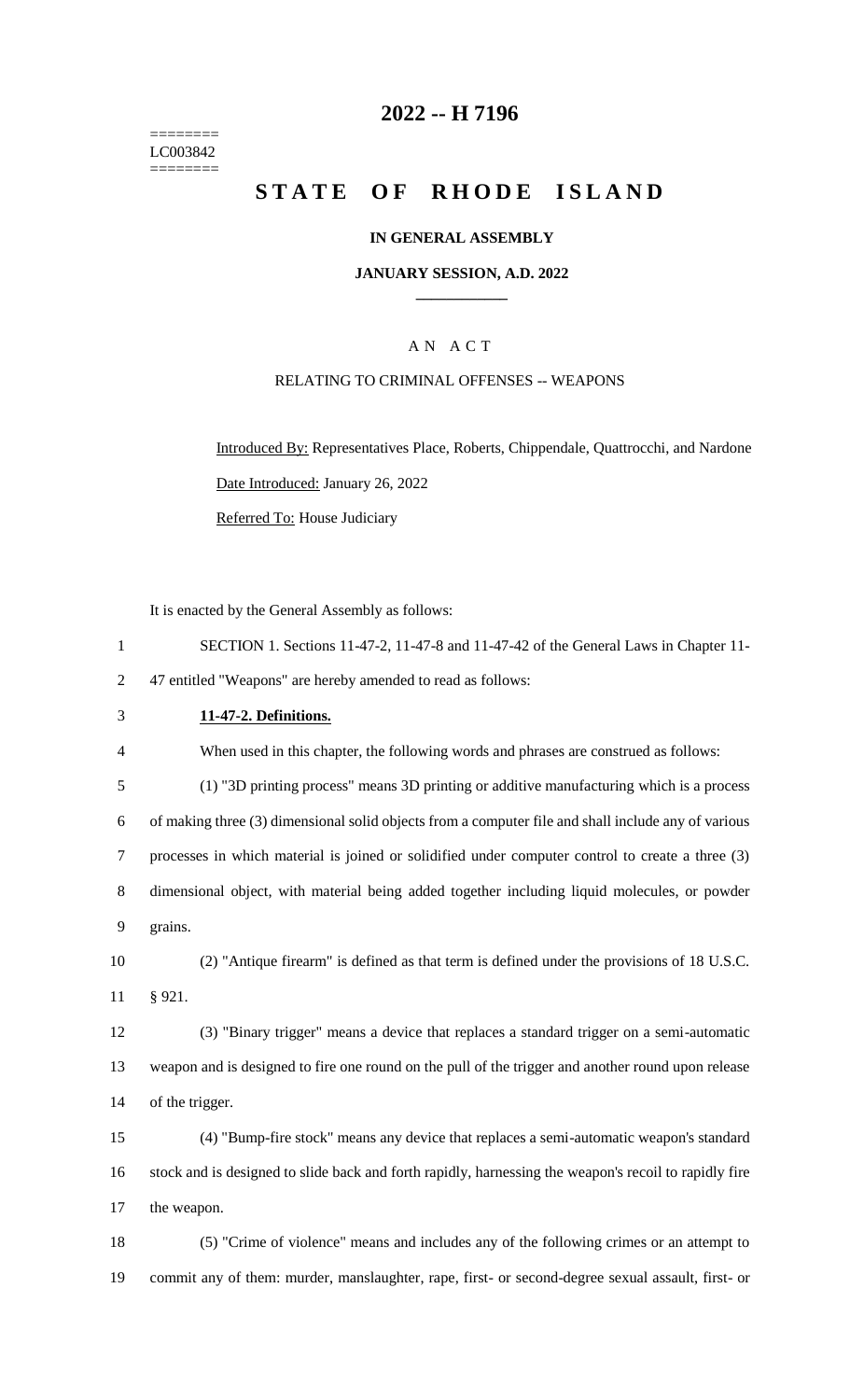second-degree child molestation, kidnapping, first- and second-degree arson, mayhem, robbery, burglary, breaking and entering, any felony violation involving the illegal manufacture, sale, or delivery of a controlled substance, or possession with intent to manufacture, sell, or deliver a controlled substance classified in schedule I or schedule II of § 21-28-2.08, any violation of § 21- 28-4.01.1 or § 21-28-4.01.2 or conspiracy to commit any violation of these statutes, assault with a dangerous weapon, assault or battery involving grave bodily injury, or assault with intent to commit any offense punishable as a felony; upon any conviction of an offense punishable as a felony offense under § 12-29-5.

 (6) "Firearm" includes any machine gun, pistol, rifle, air rifle, air pistol, "blank gun," "BB 10 gun," "taser" or other instrument from which steel or metal projectiles are propelled, or that may readily be converted to expel a projectile, except crossbows, recurve, compound, or longbows, and except instruments propelling projectiles that are designed or normally used for a primary purpose other than as a weapon. The frame or receiver of the weapon shall be construed as a firearm under the provisions of this section.

 (7) "Fugitive from justice" means any person who has fled from any state, territory, the District of Columbia, or possession of the United States to avoid prosecution for a crime of violence or to avoid giving testimony in any criminal proceeding.

 (8) "Ghost gun" means a firearm, including a frame or receiver, that lacks a unique serial number engraved or cased in metal alloy on the frame or receiver by a licensed manufacturer, 20 maker, or importer under federal law or markings in accordance with 27 C.F.R. § 479.102. It does not include a firearm that has been rendered permanently inoperable, or a firearm that is not required to have a serial number in accordance with the federal Gun Control Act of 1968.

 (9) "Licensing authorities" means the board of police commissioners of a city or town where the board has been instituted, the chief of police or superintendent of police of other cities and towns having a regular organized police force, and, in towns where there is no chief of police or superintendent of police, it means the town clerk who may issue licenses upon the recommendation of the town sergeant, and it also means any other person or body duly authorized by the city or town charter or by state law.

 (10) "Machine gun" means any weapon that shoots, is designed to shoot, or can be readily restored to shoot automatically more than one shot, without manual reloading, by a single function of the trigger. The term also includes the frame or receiver of the weapon, any combination of parts designed and intended for use in converting a weapon into a machine gun, and any combination of parts from which a machine gun can be assembled if the parts are in the possession or under the control of a person.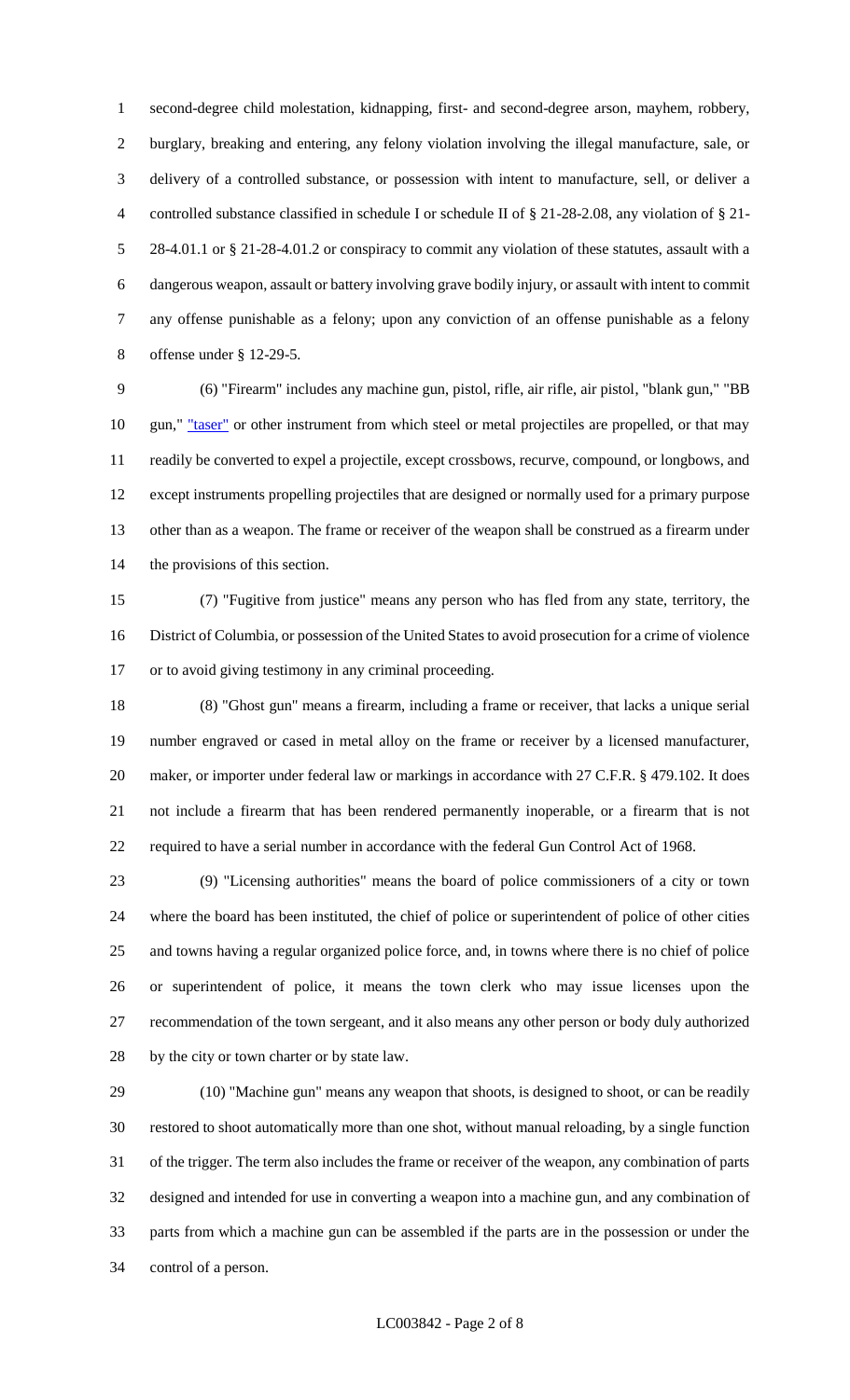| $\mathbf{1}$   | (11) "Major component" means, with respect to a firearm:                                                 |
|----------------|----------------------------------------------------------------------------------------------------------|
| $\overline{2}$ | (i) The slide or cylinder or the frame or receiver of the firearm; and                                   |
| 3              | (ii) In the case of a rifle or shotgun, includes the barrel of the firearm.                              |
| 4              | (12) "Person" includes an individual, partnership, firm, association, or corporation.                    |
| 5              | (13) "Pistol" includes any pistol or revolver, and any shotgun, rifle, or similar weapon with            |
| 6              | overall length less than twenty-six inches $(26)$ , but does not include any pistol or revolver designed |
| $\tau$         | for the use of blank cartridges only.                                                                    |
| 8              | (14) "Sawed-off rifle" means any rifle with overall length of less than twenty-six inches                |
| 9              | $(26")$ or barrel length of less than sixteen inches $(16")$ .                                           |
| 10             | (15) "Sawed-off shotgun" means any shotgun with overall length of less than twenty-six                   |
| 11             | inches (26") or barrel length of less than eighteen inches (18").                                        |
| 12             | (16) "Sell" includes let or hire, give, lend, and transfer, and "purchase" includes hire,                |
| 13             | accept, and borrow, and "purchasing" shall be construed accordingly.                                     |
| 14             | (17) "Stun gun" is a battery-powered handheld device that transmits an electric charge from              |
| 15             | the device to a person, while touching or applying the device to a person, and is activated by a         |
| 16             | trigger or button.                                                                                       |
| 17             | (18) "Taser" is a battery-powered handheld device that transmits an electrical charge from               |
| 18             | the device to a person, by means of expelling a projectile, darts or other device attached to electric   |
| 19             | wires which strike or attach to a person, and is activated by a trigger or button.                       |
| 20             | $(17)(19)$ "Trigger crank" means a trigger actuator that attaches to the trigger of a semi-              |
| 21             | automatic weapon and causes the weapon to fire by turning the crank handle.                              |
| 22             | $\frac{(18)(20)}{20}$ "Undetectable firearm" means any firearm that:                                     |
| 23             | (i) After removal of all parts, other than a major component, is not as detectable by walk-              |
| 24             | through metal detectors commonly used at airports or other public buildings; or                          |
| 25             | (ii) Any major component of which, if subjected to inspection by the types of detection                  |
| 26             | devices commonly used at airports or other public buildings for security screening, would not            |
| 27             | generate an image that accurately depicts the shape of the component; or                                 |
| 28             | (iii) Is manufactured wholly of plastic, fiberglass, or through a 3D printing process; or                |
| 29             | (iv) Upon which the frame or receiver lacks a unique serial number engraved or cased into                |
| 30             | on the frame or receiver by a licensed manufacturer, maker, or importer under federal law, or            |
| 31             | markings in accordance with 27 C.F.R. § 479.102. Provided, however, this subsection shall not            |
| 32             | apply to any firearm rendered permanently inoperable or a firearm manufactured prior to 1968.            |
| 33             | 11-47-8. License or permit required for carrying pistol -- Other weapons prohibited                      |
| 34             | License or permit required for carrying pistol or taser -- Other weapons prohibited.                     |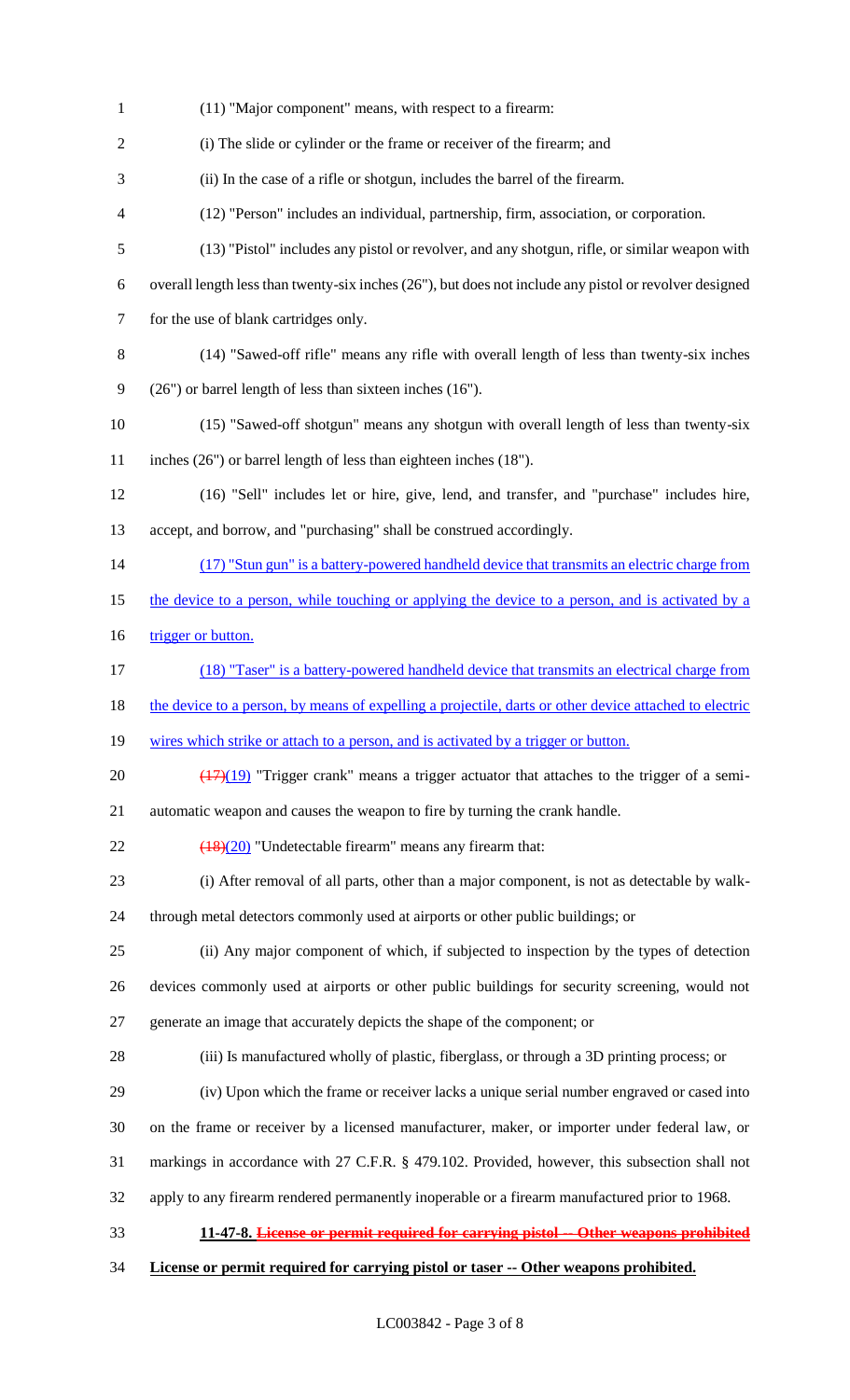(a) No person shall, without a license or permit issued as provided in §§ 11-47-11, 11-47- 2 12, and 11-47-18, carry a pistol, or revolver, or taser in any vehicle or conveyance or on or about his or her person whether visible or concealed, except in his or her dwelling house or place of business or on land possessed by him or her or as provided in §§ 11-47-9 and 11-47-10. The provisions of these sections shall not apply to any person who is the holder of a valid license or permit issued by the licensing authority of another state, or territory of the United States, or political subdivision of the state or territory, allowing him or her to carry a pistol or revolver in any vehicle or conveyance or on or about his or her person whether visible or concealed, provided the person is merely transporting the firearm through the state in a vehicle or other conveyance without any intent on the part of the person to detain him or herself or remain within the state of Rhode Island. No person shall manufacture, sell, purchase, or possess a machine gun except as otherwise provided in this chapter. Every person violating the provision of this section shall, upon conviction, be 13 punished by imprisonment for not less than one nor more than ten (10) years, or by a fine up to ten thousand dollars (\$10,000), or both, and except for a first conviction under this section, shall not be afforded the provisions of suspension or deferment of sentence, nor a probation.

 (b) No person shall have in his or her possession or under his or her control any sawed-off shotgun or sawed-off rifle as defined in § 11-47-2. Any person convicted of violating this subsection shall be punished by imprisonment for up to ten (10) years, or by a fine of up to five thousand dollars (\$5,000), or both.

20 (c) No person shall have in his or her possession or under his or her control any firearm or 21 taser while the person delivers, possesses with intent to deliver, or manufactures a controlled substance. Any person convicted of violating this subsection shall be punished by imprisonment for not less than two (2) years nor more than twenty (20) years, and the sentence shall be consecutive to any sentence the person may receive for the delivery, possession with intent to deliver, or the manufacture of the controlled substance. It shall not be a defense to a violation of 26 this subsection that a person has a license or permit to carry or possess a firearm or taser.

 (d) It shall be unlawful for any person to possess a bump-fire device, binary trigger, trigger crank, or any other device that when attached to a semi-automatic weapon allows full-automatic fire. Individuals who possess these items shall have ninety (90) days from the enactment of this section to either sell, destroy, or otherwise remove these items from the state of Rhode Island. Every person violating the provisions of this section shall, upon conviction, be punished by imprisonment for not less than one nor more than ten (10) years, or by a fine up to ten thousand dollars (\$10,000), or both, and, except for a first conviction under this section, shall not be afforded the provisions of suspension or deferment of sentence, nor a probation.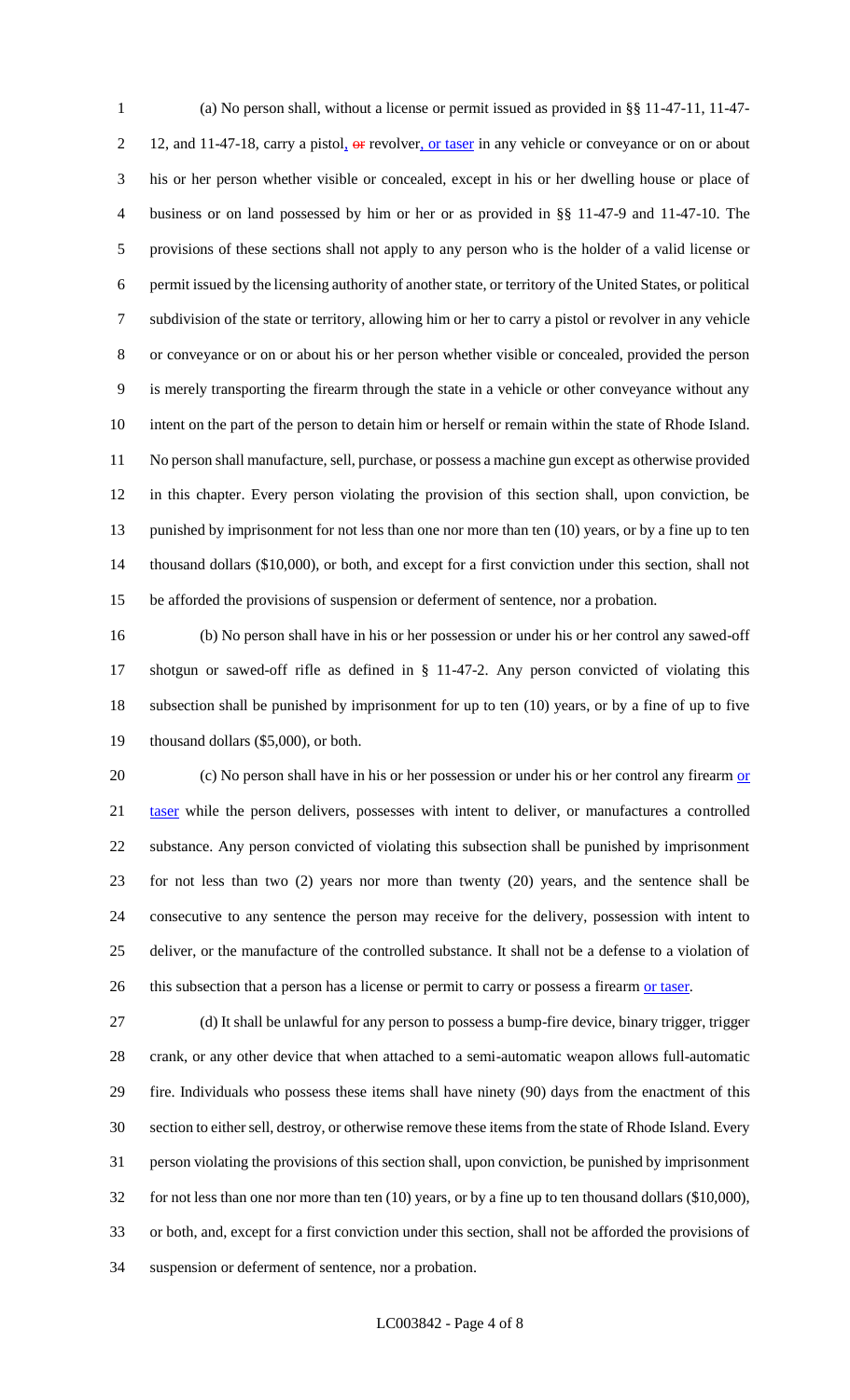(e) No person shall manufacture, sell, offer to sell, transfer, purchase, possess, or have under his or her control a ghost gun or an undetectable firearm or any firearm produced by a 3D printing process. Any person convicted of violating this subsection shall be punished by 4 imprisonment of not more than ten (10) years, or by a fine up to ten thousand dollars (\$10,000), or both and except for a first conviction under this section shall not be afforded the provisions of suspension or deferment of sentence, probation, nor fine. These provisions shall not apply to federally licensed manufacturers (FLN) pursuant to Alcohol, Tobacco, Firearms, and Explosives (ATF) regulations.

# **11-47-42. Weapons other than firearms prohibited.**

 (a)(1) No person shall carry or possess or attempt to use against another any instrument or weapon of the kind commonly known as a blackjack, slingshot, billy, sandclub, sandbag, metal 12 knuckles, slap glove, bludgeon, stun-gun, or the so called "Kung-Fu" weapons.

 (2) No person shall with intent to use unlawfully against another, carry or possess a crossbow, dagger, dirk, stiletto, sword-in-cane, bowie knife, or other similar weapon designed to cut and stab another.

 (3) No person shall wear or carry concealed upon his person, any of the above-mentioned instruments or weapons, or any razor, or knife of any description having a blade of more than three (3) inches in length measuring from the end of the handle where the blade is attached to the end of the blade, or other weapon of like kind or description.

 (4) It shall be lawful for a person, who is over the age of eighteen (18) years to purchase, 21 carry, conceal, possess, use or attempt to use a stun gun against another person for self-defense.

(5) It shall be a defense that the person using or attempting to use a stun gun that he or she

had a reasonable belief that a person was about to inflict great bodily injury or death upon himself,

- 24 herself, or a third party.
- (6) There shall be no duty to retreat for a person using or attempting to use a stun gun.
- 

 Any person violating the provisions of these subsections shall be punished by a fine of not more than one thousand dollars (\$1,000) or by imprisonment for not more than one year, or both,

and the weapon so found shall be confiscated.

 Any person violating the provisions of these subsections while he or she is incarcerated within the confines of the adult correctional institutions shall be punished by a fine of not less than one thousand dollars (\$1,000) nor more than three thousand dollars (\$3,000), or by imprisonment for not less than one year nor more than five (5) years, or both, and the weapon so found shall be confiscated.

(b) No person shall sell to a person under eighteen (18) years of age, without the written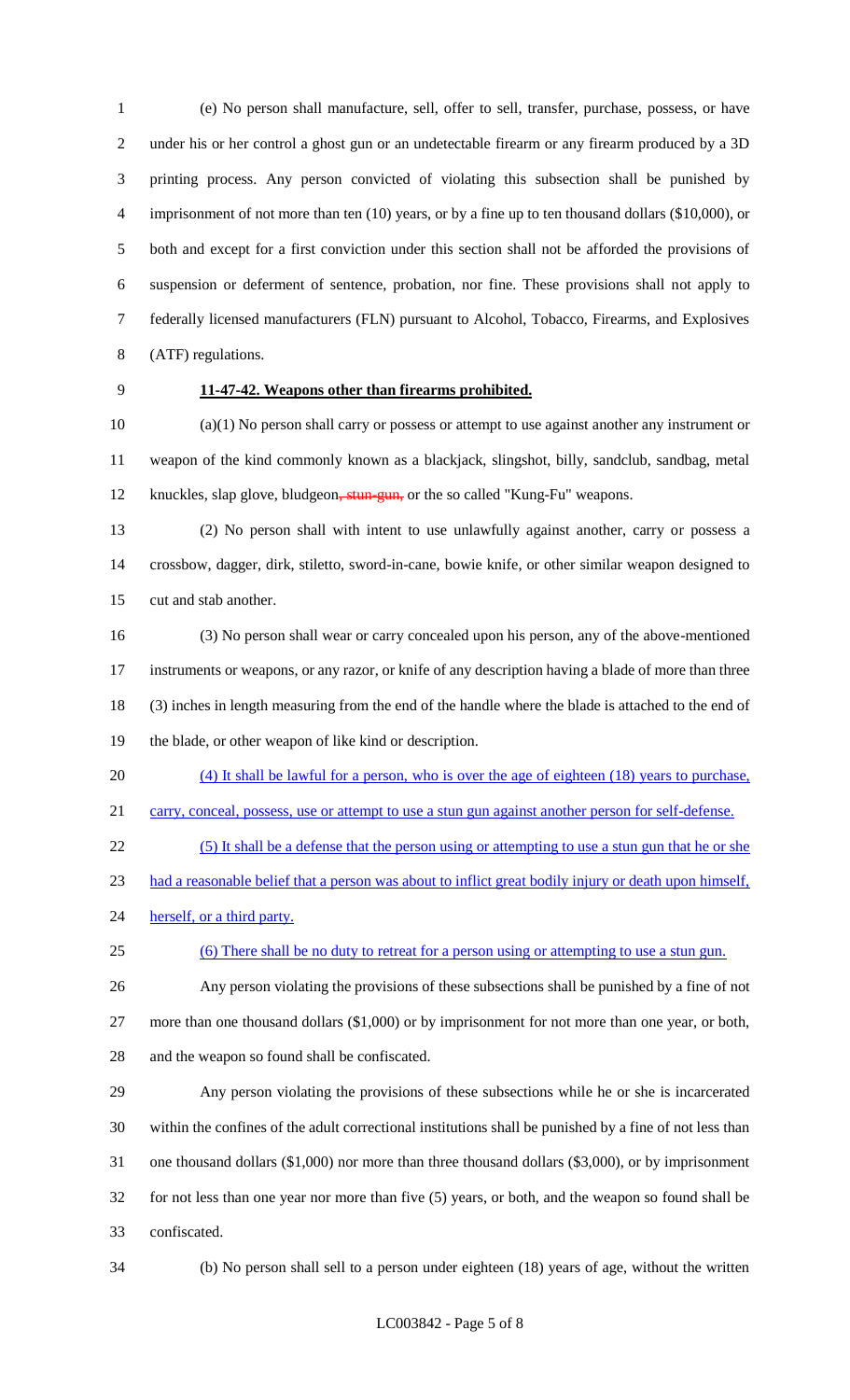authorization of the minor's parent or legal guardian, any stink bomb, blackjack, slingshot, bill, sandclub, sandbag, metal knuckles, slap glove, bludgeon, stungun, paint ball gun, so called "kung- fu" weapons, dagger, dirk, stiletto, sword-in-cane, bowie knife, razor, or knife of any description having a blade of more than three inches (3") in length as described in subsection (a) of this section, or any multi-pronged star with sharpened edges designed to be used as a weapon and commonly known as a Chinese throwing star, except that an individual who is actually engaged in the instruction of martial arts and licensed under § 5-43-1 may carry and possess any multi-pronged star with sharpened edges for the sole purpose of instructional use. Any person violating the provisions of this subsection shall be punished by a fine of not less than one thousand dollars (\$1,000) nor more than three thousand dollars (\$3,000), or by imprisonment for not less than one year nor more than five (5) years, or both, and the weapons so found shall be confiscated.

 SECTION 2. Chapter 11-47 of the General Laws entitled "Weapons" is hereby amended by adding thereto the following section:

# **11-47-18.1. Review and appeal of the decision of the licensing authority or attorney general.**

- 16 (a) A decision denying a permit pursuant to either §§ 11-47-11 or 11-47-18 shall be final 17 unless further review or appeal is initiated in writing within fifteen (15) days after the decision has
- 18 been mailed to the applicant at the address listed on the application.

 (b) An aggrieved individual may submit a written request to reconsider the denial to the 20 licensing authority or the department of the attorney general. Said request must be submitted within 21 fifteen (15) days after the decision has been mailed to the address provided by the applicant.

 (1) The licensing authority or the department of the attorney general shall schedule and conduct an in-person meeting within fourteen (14) days of the request to review and discuss the 24 decision. Said meeting shall only be scheduled or rescheduled beyond the initial fourteen (14) day period by agreement of the parties or for good cause, but in no event shall the rescheduled period 26 exceed sixty (60) days.

- (2) The applicant may submit any supplemental documentation relative to the application, 28 which shall become part of the application.
- (3) The meeting shall be conducted as an informal meeting, not as an administrative hearing. The licensing authority or the department of the attorney general shall receive and consider documents and other evidence without regard to statutory and common law rules. A stenographic
- record, transcription, video, audio or other recording is only allowed by agreement of the parties.
- (4) The applicant may be represented at this meeting by an attorney.
- (5) The licensing authority or the department of the attorney general shall, within seven (7)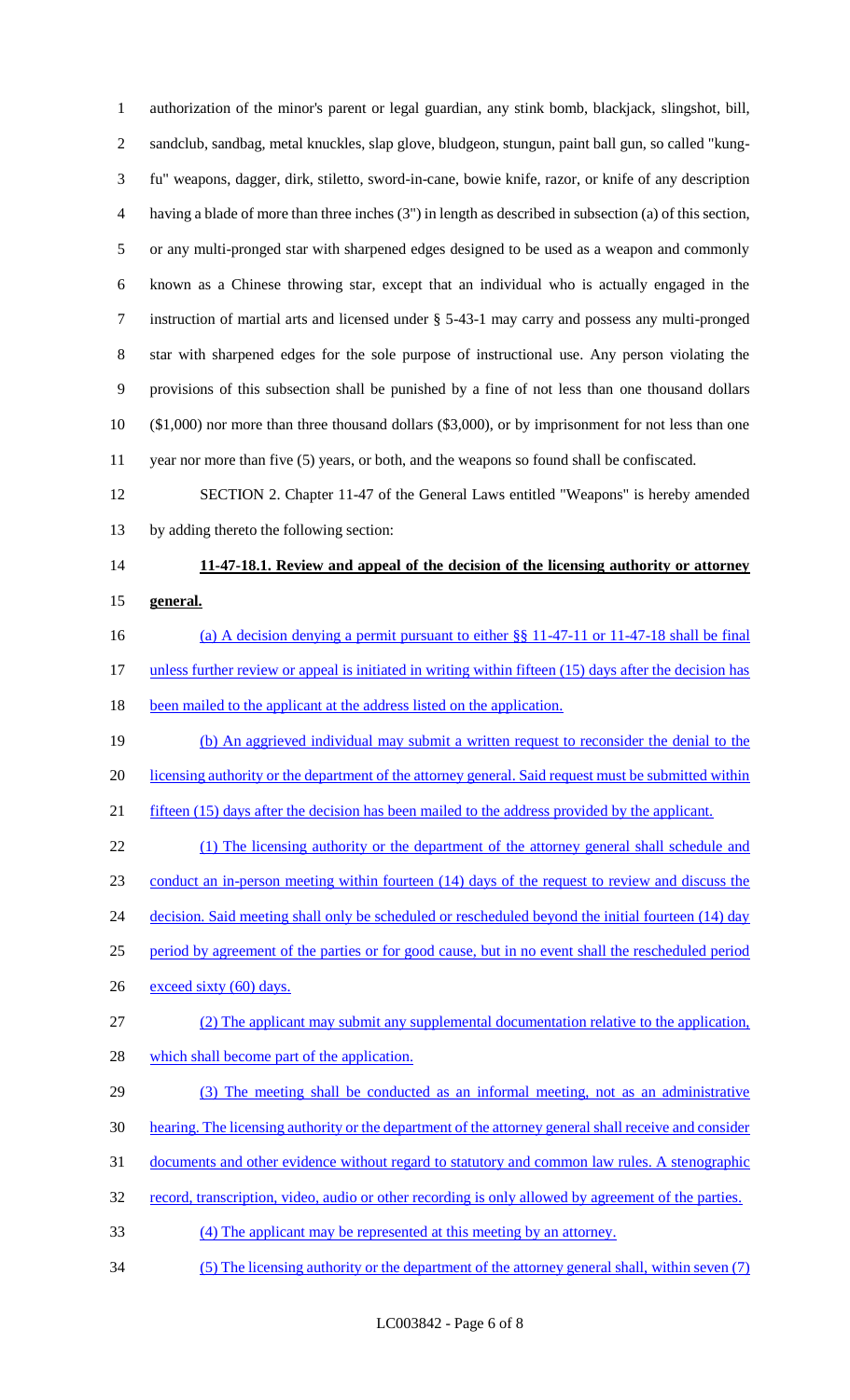- 1 days after the meeting, mail a decision to the applicant granting or denying the application. Any
- 2 denial shall be in writing and state with specificity the reason(s) and evidence upon which the denial
- 3 was based and the rationale for the denial.
- 4 (c) An aggrieved individual may submit an appeal of the decision denying a permit
- 5 pursuant to either §§ 11-47-11 or 11-47-18 or of the decision of the request to reconsider to the
- 6 superior court for the county in which the licensing authority or attorney general is located, in the
- 7 form of a miscellaneous petition, within fifteen (15) days after the decision has been mailed to the
- 8 applicant at the address listed on the application.
- 9 (1) The petition for review shall state the grounds upon which review is sought but need
- 10 not be verified.
- 11 (2) Upon appeal, the petitioner is entitled to a trial de novo before a justice of the superior 12 court without a jury.
- 13 (3) Within thirty (30) days of the notice of appeal, the licensing authority or attorney
- 14 general shall provide a full, complete and certified copy of the application and all submitted
- 15 documents to both the petitioner and the superior court.
- 16 (d) Pursuant to chapter 3 of title 38, the request to reconsider and the appeal to the superior
- 17 court, shall not be deemed public. All documents, records and proceedings before the licensing
- 18 authority, the department of the attorney general and the superior court are not open to the public,
- 19 but may be accessed by law enforcement personnel to be used for law enforcement purposes only
- 20 and shall remain otherwise confidential.
- 21 (e) An applicant may have his or her hearing open to the public upon written request to the
- 22 superior court.
- 23 (f) The superior court may award reasonable attorneys' fees, costs and filing fees to the
- 24 prevailing applicant if the court finds that there is no justiciable issue of either law or fact or to the
- 25 prevailing applicant if the licensing authority or the department of the attorney general did not have
- 26 a good faith basis in the denial of the license or permit.
- 27 SECTION 3. This act shall take effect upon passage.

======== LC003842 ========